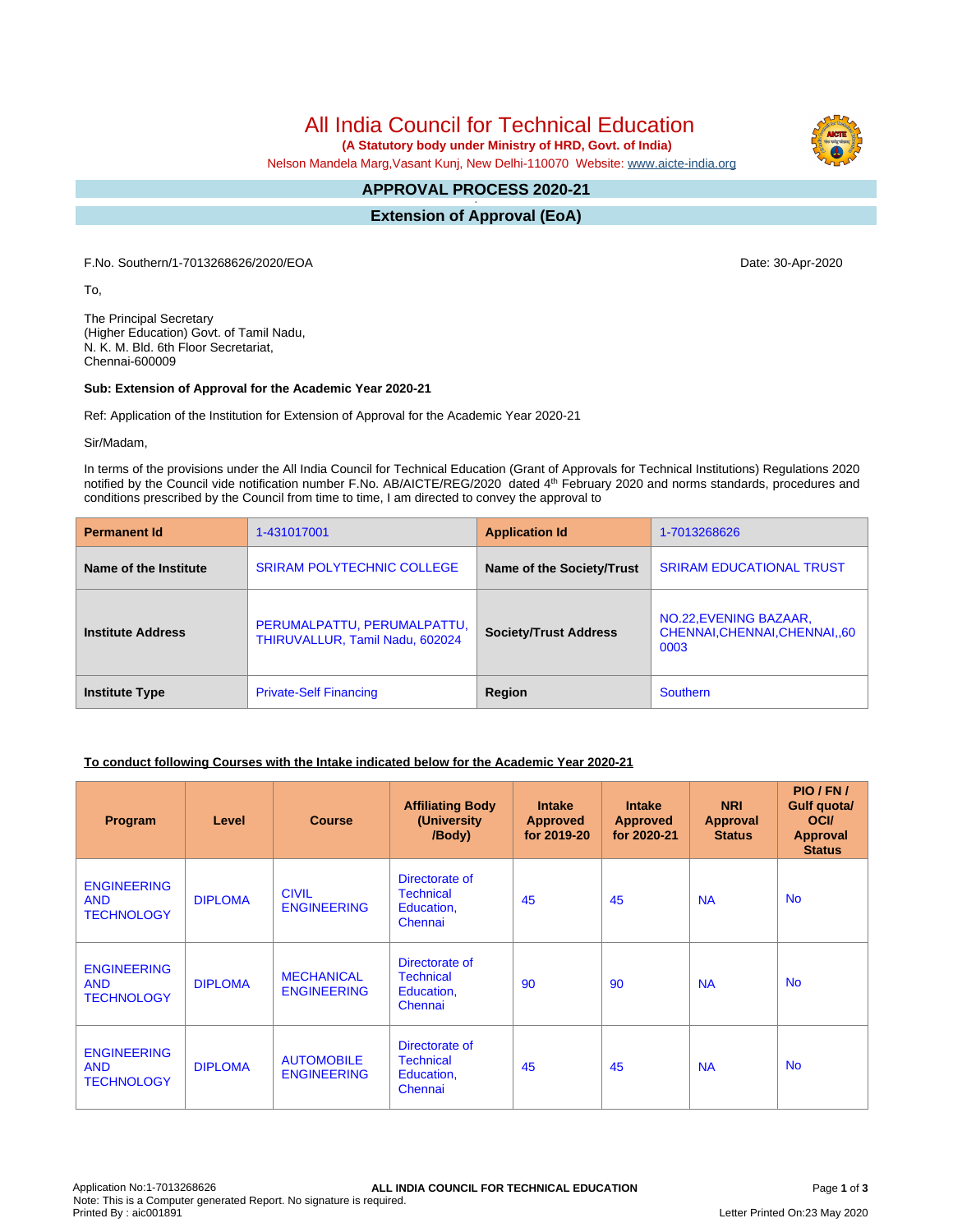| <b>ENGINEERING</b><br><b>AND</b><br><b>TECHNOLOGY</b> | <b>DIPLOMA</b> | <b>ELECTRICAL</b><br><b>AND</b><br><b>ELECTRONICS</b><br><b>ENGINEERING</b>                | Directorate of<br><b>Technical</b><br>Education,<br>Chennai | 60 | 60 | <b>NA</b> | <b>No</b> |
|-------------------------------------------------------|----------------|--------------------------------------------------------------------------------------------|-------------------------------------------------------------|----|----|-----------|-----------|
| <b>ENGINEERING</b><br><b>AND</b><br><b>TECHNOLOGY</b> | <b>DIPLOMA</b> | <b>ELECTRONICS</b><br><b>AND</b><br><b>COMMUNICATIO</b><br><b>NS</b><br><b>ENGINEERING</b> | Directorate of<br><b>Technical</b><br>Education,<br>Chennai | 60 | 60 | <b>NA</b> | <b>No</b> |
| <b>ENGINEERING</b><br><b>AND</b><br><b>TECHNOLOGY</b> | <b>DIPLOMA</b> | <b>COMPUTER</b><br><b>ENGINEERING</b>                                                      | Directorate of<br><b>Technical</b><br>Education,<br>Chennai | 45 | 45 | <b>NA</b> | <b>No</b> |

## **It is mandatory to comply with all the essential requirements as given in APH 2020-21 (Appendix 6)**

# **Important Instructions**

- 1. The State Government/ UT/ Directorate of Technical Education/ Directorate of Medical Education shall ensure that 10% of reservation for Economically Weaker Section (EWS) as per the reservation policy for admission, operational from the Academic year 2020-21 is implemented without affecting the reservation percentages of SC/ ST/ OBC/ General. However, this would not be applicable in the case of Minority Institutions referred to the Clause (1) of Article 30 of Constitution of India. Such Institution shall be permitted to increase in annual permitted strength over a maximum period of two years beginning with the Academic Year 2020-21
- 2. The Institution offering courses earlier in the Regular Shift, First Shift, Second Shift/Part Time now amalgamated as total intake shall have to fulfil all facilities such as Infrastructure, Faculty and other requirements as per the norms specified in the Approval Process Handbook 2020-21 for the Total Approved Intake. Further, the Institutions Deemed to be Universities/ Institutions having Accreditation/ Autonomy status shall have to maintain the Faculty: Student ratio as specified in the Approval Process Handbook. All such Institutions/ Universities shall have to create the necessary Faculty, Infrastructure and other facilities WITHIN 2 YEARS to fulfil the norms based on the Affidavit submitted to AICTE.
- 3. In case of any differences in content in this Computer generated Extension of Approval Letter, the content/information as approved by the Executive Council / General Council as available on the record of AICTE shall be final and binding.
- 4. Strict compliance of Anti-Ragging Regulation: Approval is subject to strict compliance of provisions made in AICTE Regulation notified vide F. No. 373/Legal/AICTE/2009 dated July 1, 2009 for Prevention and Prohibition of Ragging in Technical Institutions. In case Institution fails to take adequate steps to Prevent Ragging or fails to act in accordance with AICTE Regulation or fails to punish perpetrators or incidents of Ragging, it will be liable to take any action as defined under clause 9(4) of the said Regulation.

**Prof.Rajive Kumar Member Secretary, AICTE**

Copy to:

- **1. The Director Of Technical Education\*\*, Tamil Nadu**
- **2. The Principal / Director,** SRIRAM POLYTECHNIC COLLEGE Perumalpattu, Perumalpattu,Thiruvallur, Tamil Nadu,602024